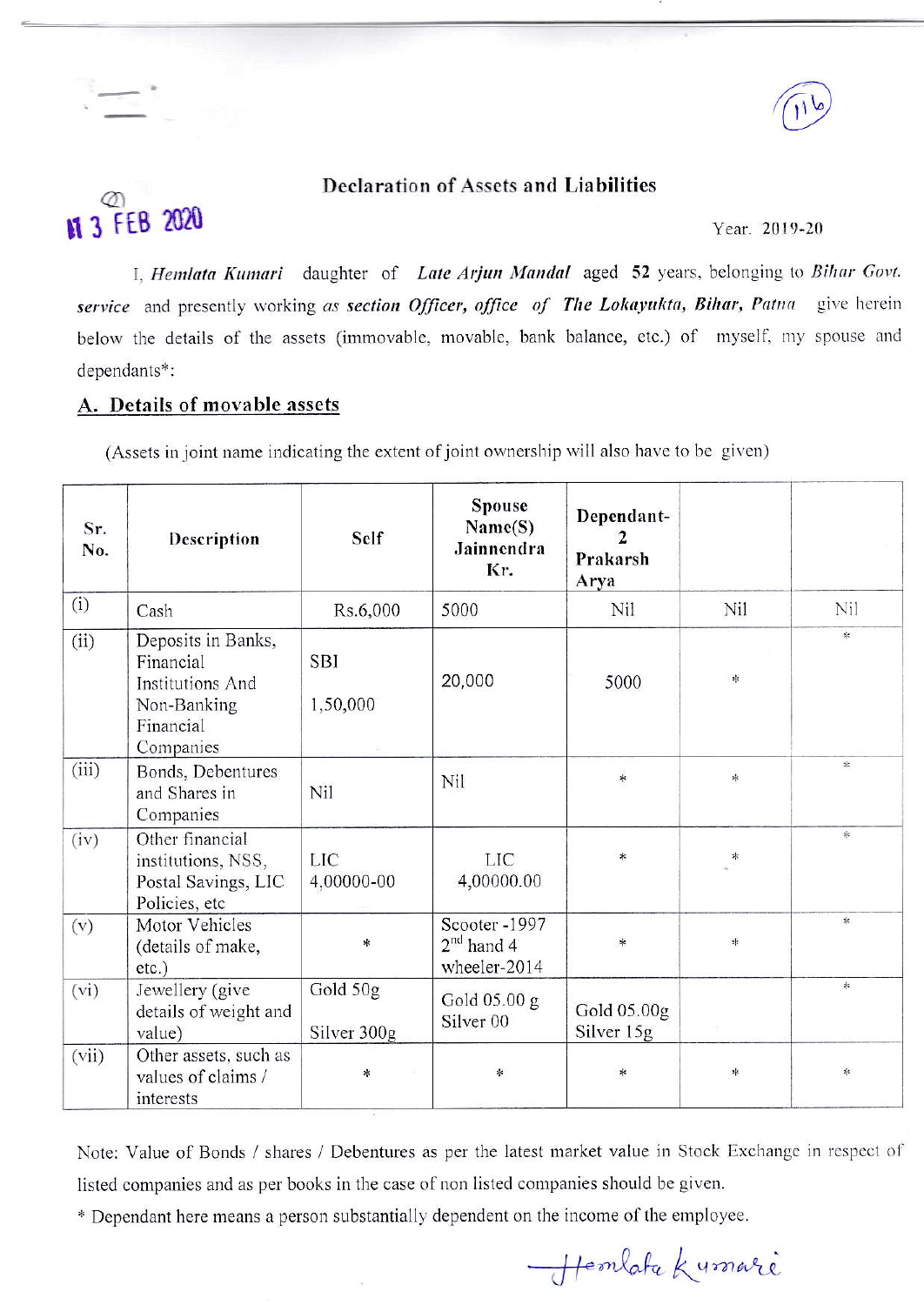

# **Details of Immovable assets**

[Note: Properties in joint ownership indicating the extent of joint ownership will also have to be indicated]

| Sr.<br>No. | Description                                                                                                                                                | Self                                                       | Spouse<br>Name(S)                                                   | Dependant-1<br>Name |           |                 |
|------------|------------------------------------------------------------------------------------------------------------------------------------------------------------|------------------------------------------------------------|---------------------------------------------------------------------|---------------------|-----------|-----------------|
| (i)        | Agricultural Land<br>- Location(s) - Survey<br>number(s)<br>- Extent (Total<br>measurement)<br>-Current market value                                       | 非                                                          | $1/3$ of<br>8 kattha<br>Bhagalpur<br>1250 Sq.<br>bhihta<br>2,50,000 | *                   | ×         | 冰               |
| (ii)       | Non-Agricultural Land<br>- Location(s)<br>- Survey number(s)<br>- Extent (Total<br>measurement)<br>-Current market value                                   | 1250 Sq.<br>Danapur<br>Khagaul<br><b>CMV</b><br>5,00000.00 | $\star$                                                             | $\ast$              | $\ast$    | $\frac{1}{2^k}$ |
| (iii)      | <b>Buildings Commercial</b><br>and residential)<br>Location(s)<br>- Survey /door<br>number(s)<br>- Extent (Total<br>measurement)<br>- Current market value | *                                                          | $\ast$                                                              | *                   | $\approx$ | $\frac{1}{2}$   |
| (iv)       | Houses / Apartments,<br>etc. - Location(s)<br>- Survey /door<br>number(s)<br>- Extent (Total<br>measurement) - Current<br>market value                     | $\ast$                                                     | $\ast$                                                              | *                   | 崇         | 字               |
| (v)        | Others (such as interest<br>in property)                                                                                                                   | $\ast$                                                     | 氺                                                                   | $\ast$              | $\ast$    | ×               |

 $(2)$ I give herein below the details of my liabilities / overdues to public financial institutions and government dues:-

[Note: Please give separate details for each item)

| Sr.<br>No. | Description                                                                                | Name & address of Bank<br>/ Financial Institutions(s)<br>/ Department (s) | Amount outstanding as<br>on Feb 2014 |
|------------|--------------------------------------------------------------------------------------------|---------------------------------------------------------------------------|--------------------------------------|
| (a)        | (i) Loans from Banks                                                                       | 00                                                                        | 00                                   |
|            | (ii) Loans from financial institutions                                                     | 00                                                                        | 00                                   |
|            | (iii) Government Dues:<br>(a) dues to departments dealing with<br>government accommodation |                                                                           |                                      |
|            | (b) dues to departments dealing with<br>supply of water                                    | *                                                                         | 业                                    |

Hemlata Kumari